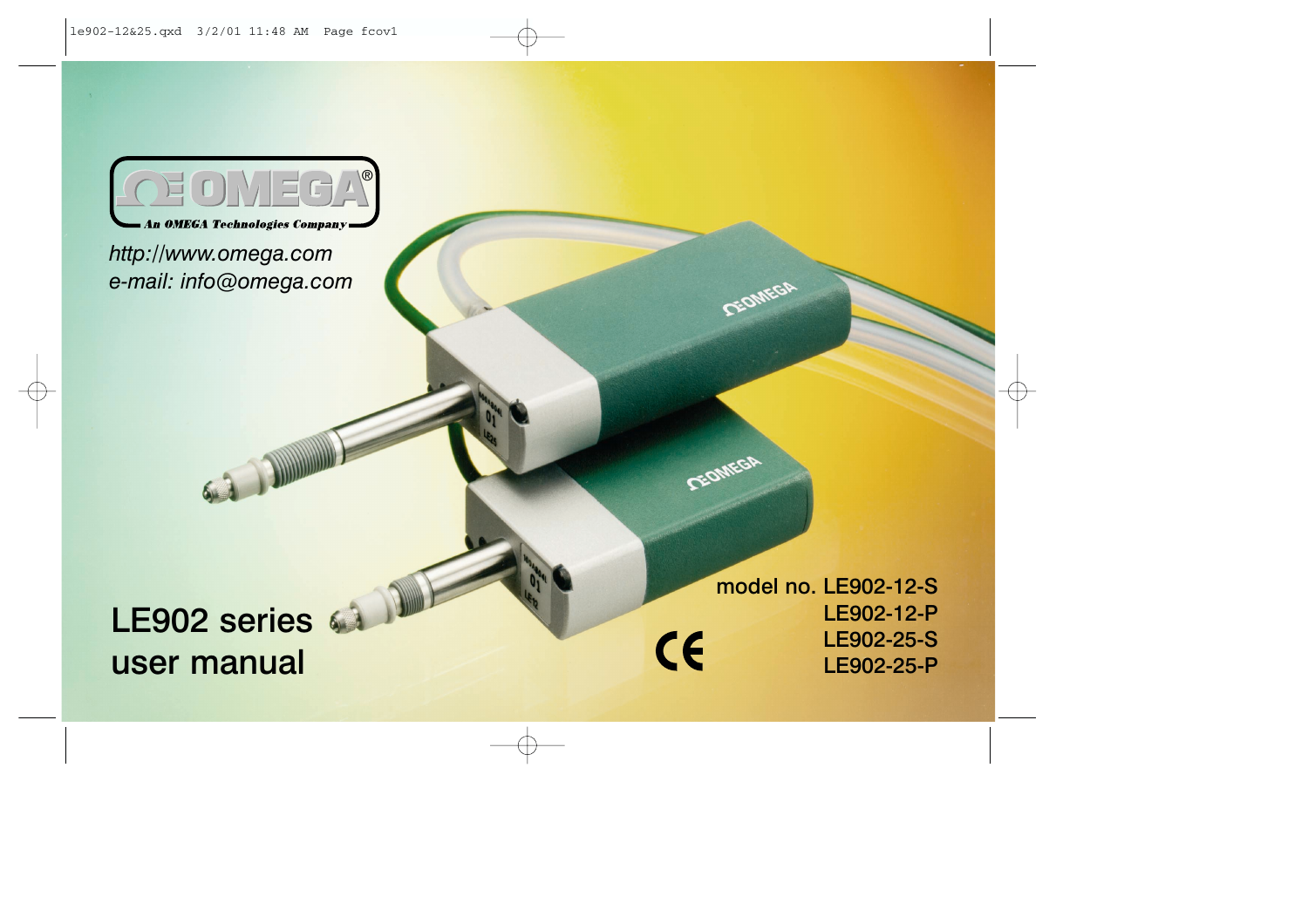| $ $ omega.com $^{\circ} $<br>$\sim$ $\Omega^{\text{SOMFGA}^{\circ}}$ |                    |  |  |  |
|----------------------------------------------------------------------|--------------------|--|--|--|
| OMEGAnet <sup>®</sup> On-Line Service   Internet e-mail              |                    |  |  |  |
| http://www.omega.com                                                 | $ $ info@omega.com |  |  |  |

#### **Servicing North America: Servicing Europe:** Benelux: Postbus 8034, 1180 LA Amstelveen. The Netherlands USA: One Omega Drive, Box 4047 Tel: (31) 20 6418405 FAX: (31) 20 6434643 ISO 9001 Certified Stamford CT 06907-0047 Toll Free in Benelux: 0800 0993344 Tel: (203) 359-1660 FAX: (203) 359-7700 e-mail: nl@omega.com e-mail: info@omega.com Czech Republic: ul. Rude armady 1868, 733 01 Karvina-Hranice Canada: 976 Bergar Tel: 420 (69) 6311899 FAX: 420 (69) 6311114 Laval (Quebec) H7L 5A1 Toll Free: 0800-1-66342 Tel: (514) 856-6928 FAX: (514) 856-6886 e-mail: czech@omega.com e-mail: info@omega.ca France: 9, rue Denis Papin, 78190 Trappes For immediate technical or application assistance: Tel: (33) 130-621-400 FAX: (33) 130-699-120 USA and Canada: Sales Service: 1-800-826-6342 / 1-800-TC-OMEGASM Toll Free in France: 0800-4-06342 Customer Service: 1-800-622-2378 / 1-800-622-BEST<sup>5M</sup> e-mail: france@omega.com Engineering Service: 1-800-872-9436 / 1-800-USA-**WHEN**<sup>SM</sup> Germany/Austria: Daimlerstrasse 26, D-75392 Deckenpfronn, Germany TELEX: 996404 EASYLINK: 62968934 CABLE: OMEGA Tel: 49 (07056) 3017 FAX: 49 (07056) 8540 **Mexico and** Toll Free in Germany: 0130 11 21 66 **Latin America:** Tel: (95) 800-826-6342 FAX: (95) 203-359-7807 e-mail: info@omega.de En Español: (95) 203-359-7803 **United Kingdom:** One Omega Drive, River Bend Technology Centre e-mail: espanol@omega.com ISO 9002 Certified Northbank, Irlam, Manchester M44 5EX, England Tel: 44 (161) 777-6611 FAX: 44 (161) 777-6622 Toll Free in the United Kingdom: 0800-488-488 e-mail: info@omega.co.uk

It is the policy of OMEGA to comply with all worldwide safety and EMC/EMI regulations that apply. OMEGA is constantly pursuing certification of its products to the European New Approach Directives. OMEGA will add the CE mark to every appropriate device upon certification.

The information contained in this document is believed to be correct, but OMEGA Engineering, Inc. accepts no liability for any errors it contains, and reserves the right to alter specifications without notice. WARNING: These products are not designed for use in, and should not be used for, patient-connected applications.

**LE902**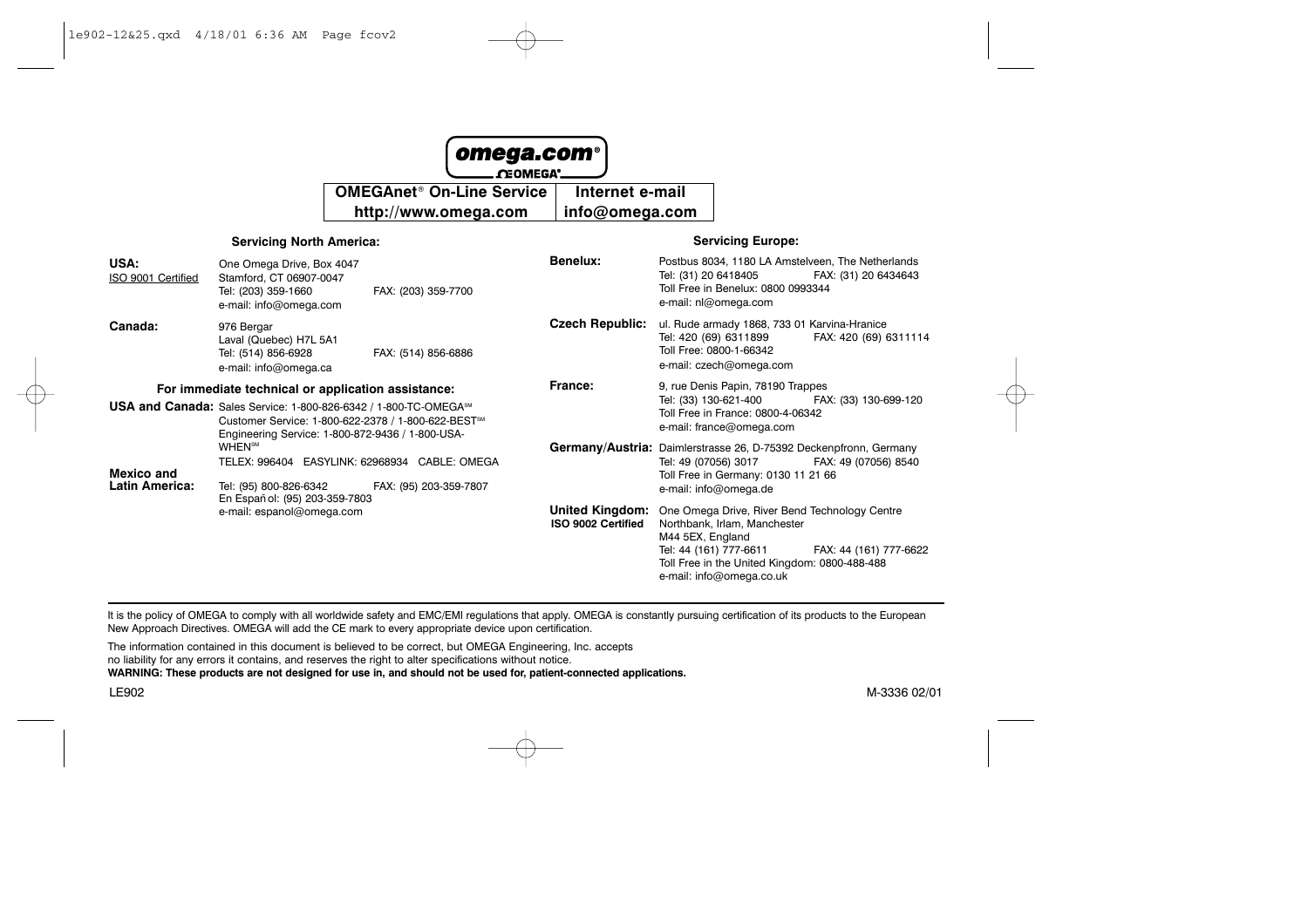# 

| <b>Section Title</b> |                                   | Page | <b>Section Title</b> |                           | Page |
|----------------------|-----------------------------------|------|----------------------|---------------------------|------|
| 1.0                  |                                   |      | 5.0                  | Mechanical Installation 7 |      |
| 2.0                  | Safety summary 2                  |      | 6.0                  | Operation 9               |      |
| 3.0                  | Handling and maintenance 3        |      | 7.0                  | Specification 10          |      |
| 4.0                  | Linear Encoder Connection 5       |      | 8.0                  | Connections 11            |      |
| 4.1                  | Connection to a Digital Readout 5 |      | 9.0                  | Outline Drawings  12      |      |
| 4.2                  | Connection to PC or Digital       |      |                      | Warranty/Disclaimer       |      |
|                      | Readout via Orbit Network 6       |      |                      |                           |      |

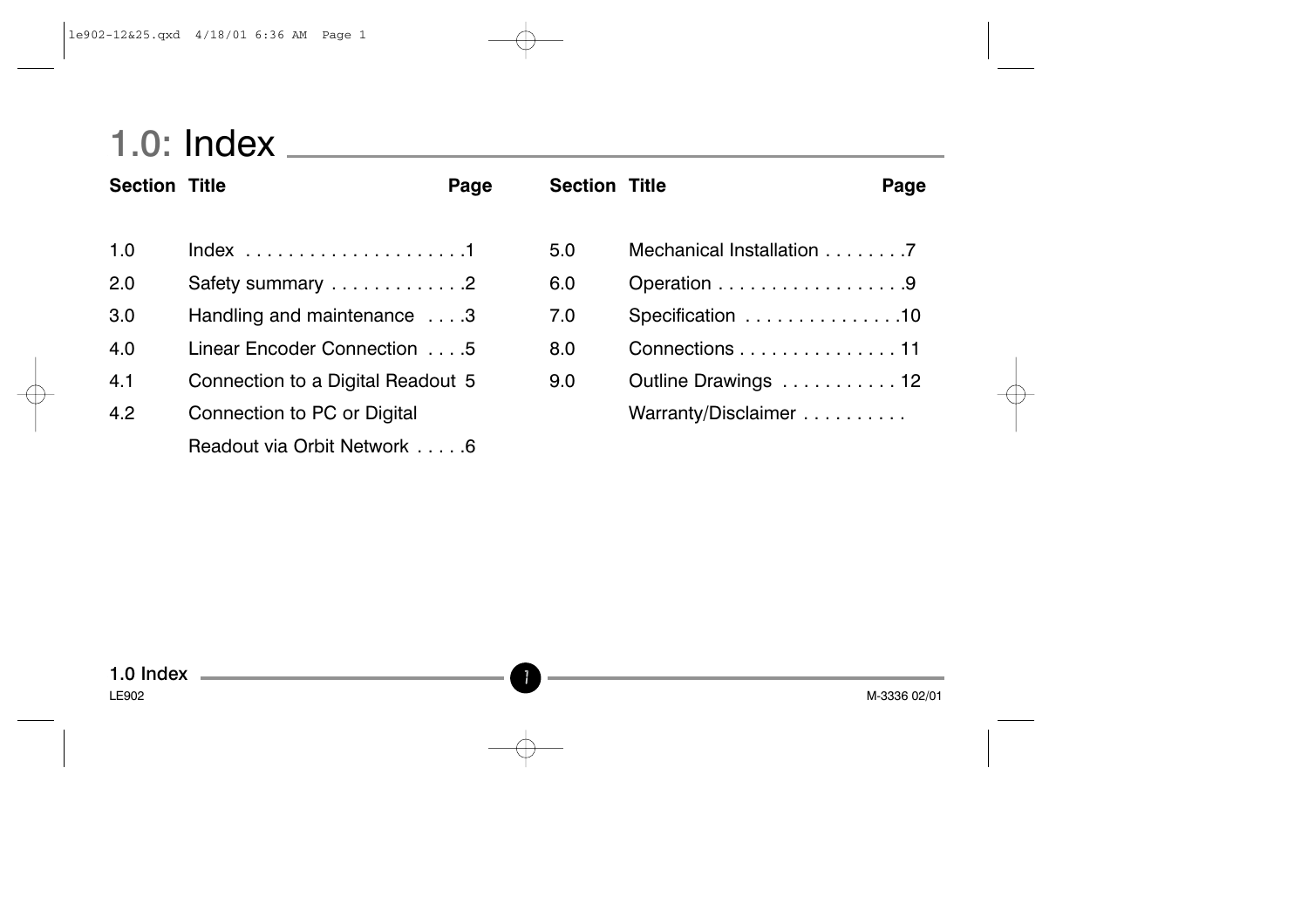# 2.0: Safety Summary \_

### **Terms in this Handbook**

**WARNING** statements identify conditions or practices that could result in personal injury or loss of life.

**CAUTION** statements identify conditions or practices that could result in damage to the equipment or other property.

### Symbols in this manual

This symbol indicates where applicable cautionary or other information is to be found.

### **WARNINGS:**

Do not operate in an explosive atmosphere To avoid explosion, do not operate this equipment in an explosive atmosphere.

### **Air Pressure**

On LE902-12-P and LE902-25-P under no circumstances should the recommended maximum overpressure of 1.0 bar (14.5 psi) be exceeded.

### **NOTES:**

### This equipment contains no user serviceable parts

This equipment must be returned to your Omega dealer for all servicing and repair.

### **Low Voltage**

This equipment operates at below the SELV and is therefore outside the scope of the Low Voltage Directive.

2.0: Safety Summary **LE902**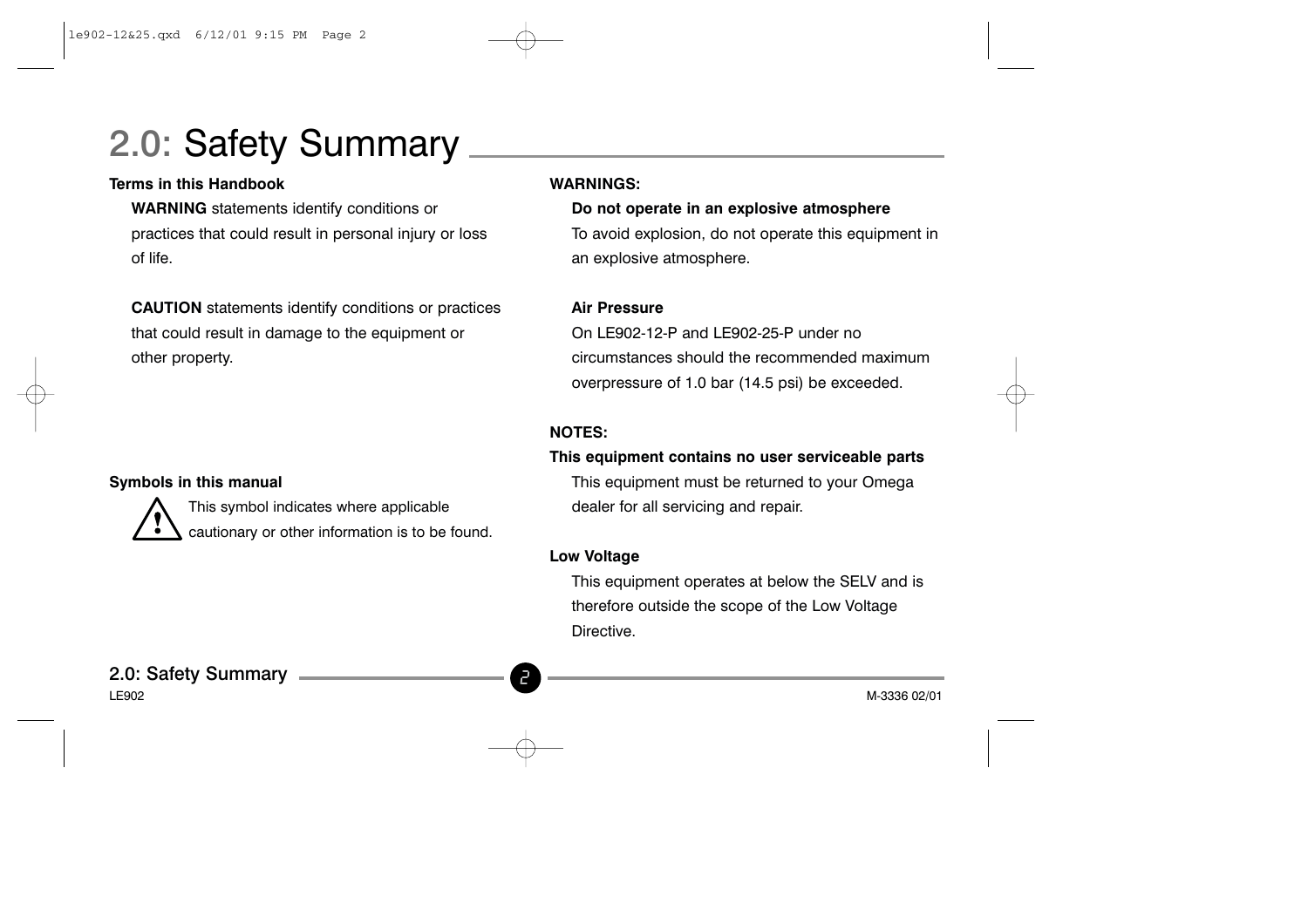## 3.0: Handling & Maintenance

The Omega range of Linear Encoders are precision instruments and should be handled with care. Where possible the Linear Encoder should be stored in its protective box when not being used. These Linear Encoders are designed to be maintenance free, additional periodic lubrication is unnecessary. Contacts with solvents should be avoided. Any attempt to dismantle the Linear Encoder will invalidate the warranty.

3.0: Handling & Maintenance -LE902 M-3336 02/01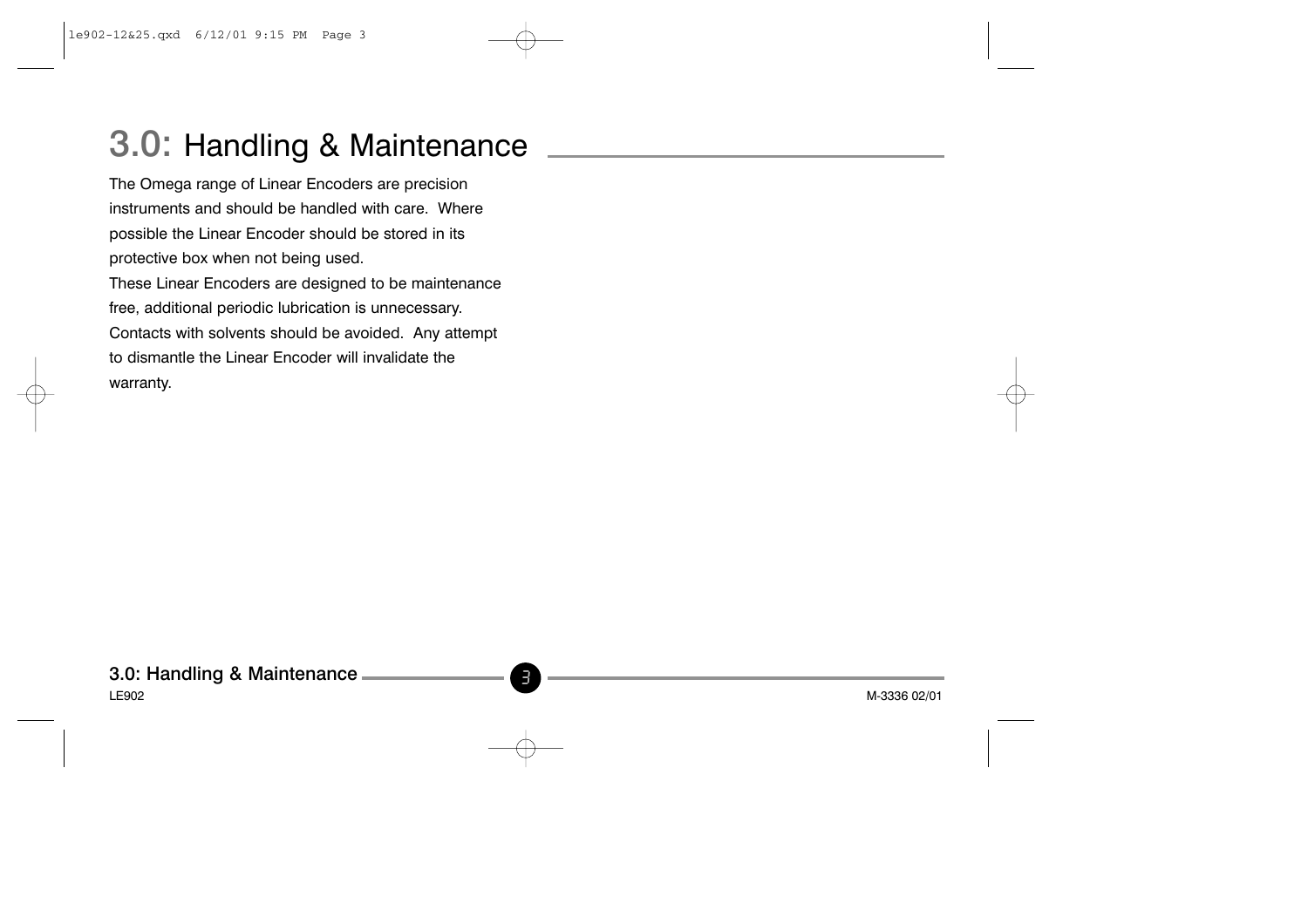## 3.0: Handling & Maintenance (continued)

### Replacing the probe tip

- 1. Slide back gaiter (fitted to IP65 and pneumatic versions only) to reveal the hole in the shaft. 2. Insert locking tool (supplied) in the hole.
- 3. Unscrew tip while holding locking tool to prevent any damage to the read head.
- 4. Install new tip while holding locking tool.
- 5. Hand tighten tip.
- 6. Slide down gaiter, (IP65 and pneumatic versions only).



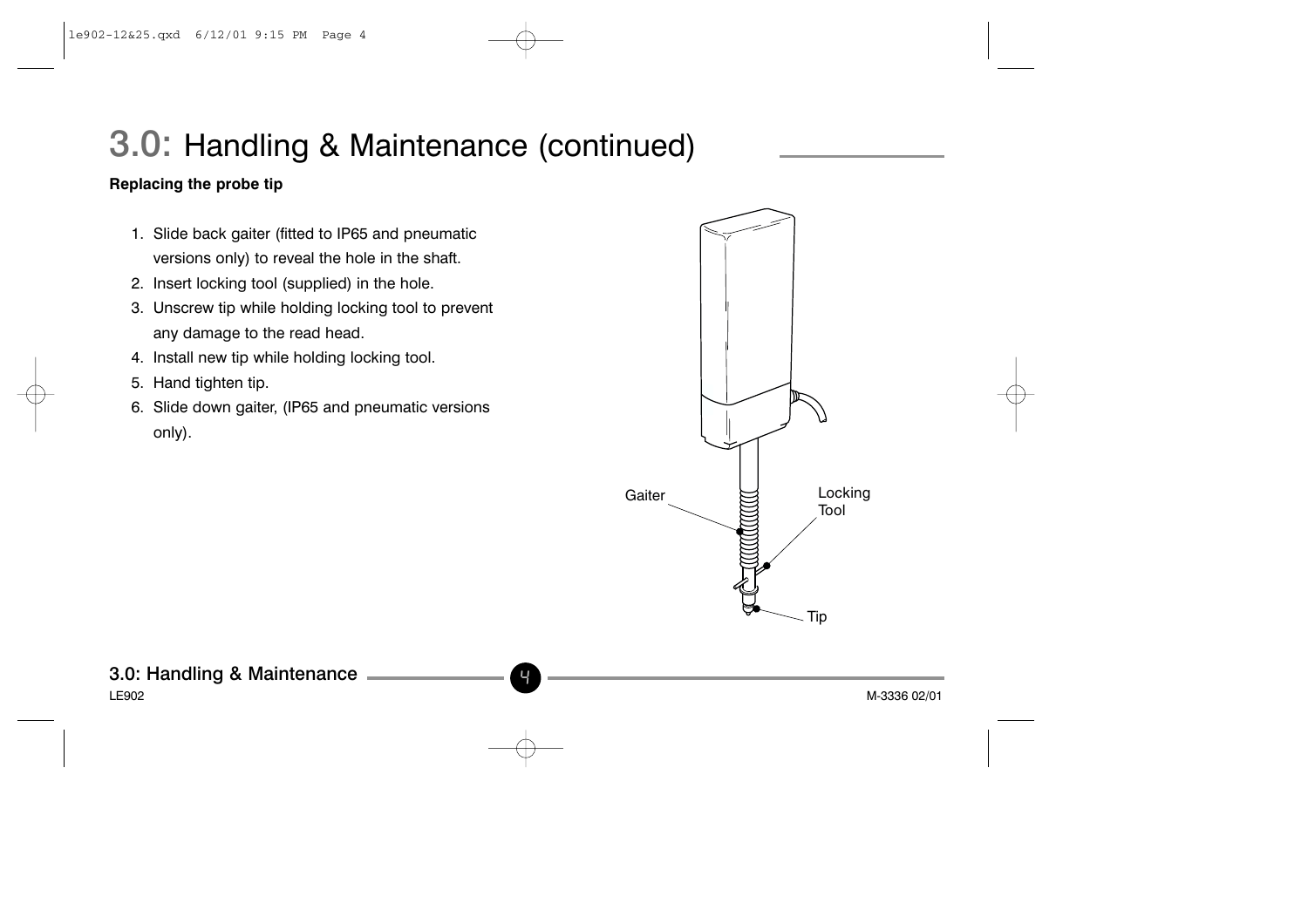## 4.0: Linear Encoder Connection

### 4.1: Connection to Digital Readout

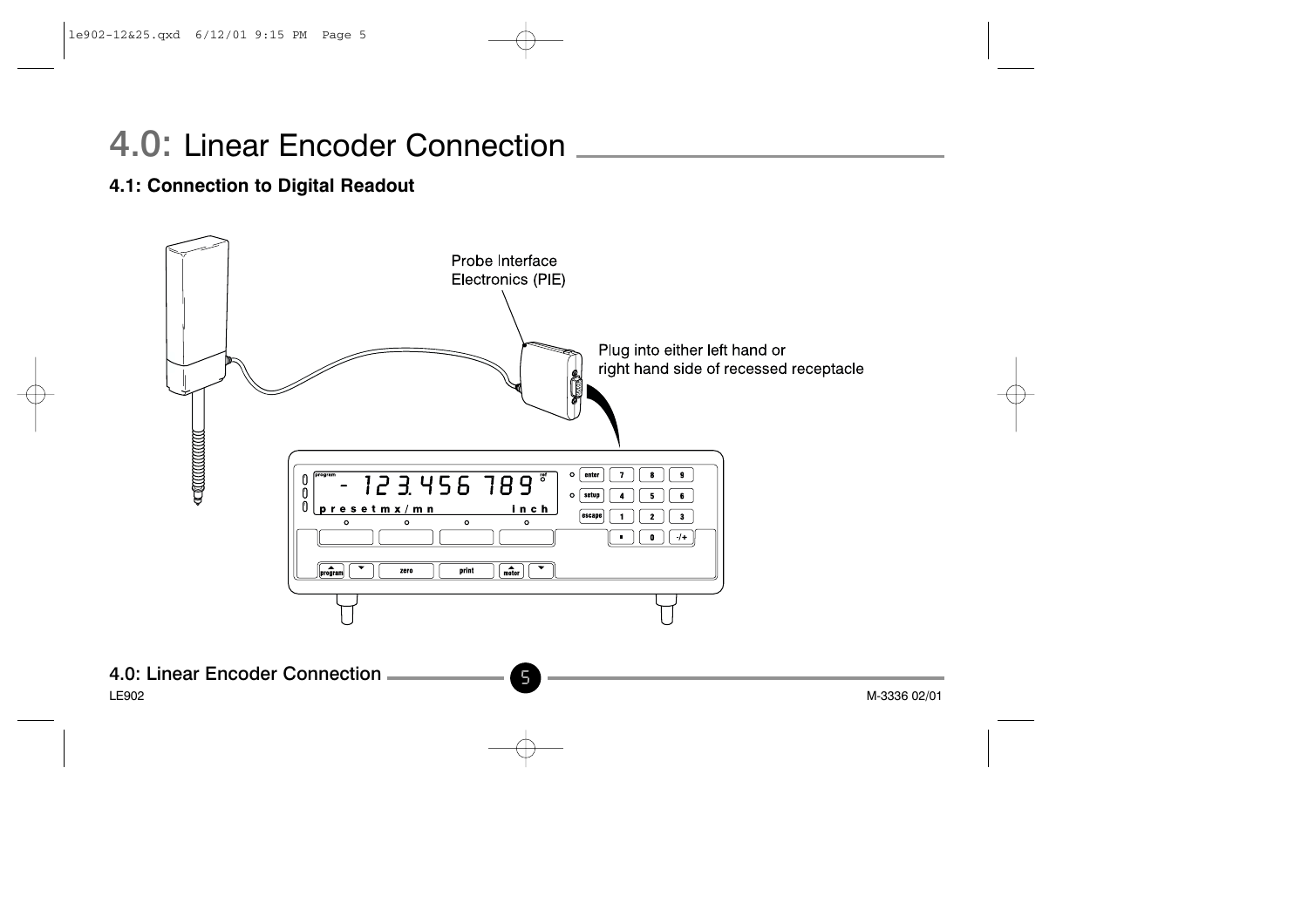## 4.0: Linear Encoder Connection (Continued).

## 4.2: Connection to a PC or Digital Readout via Orbit Network

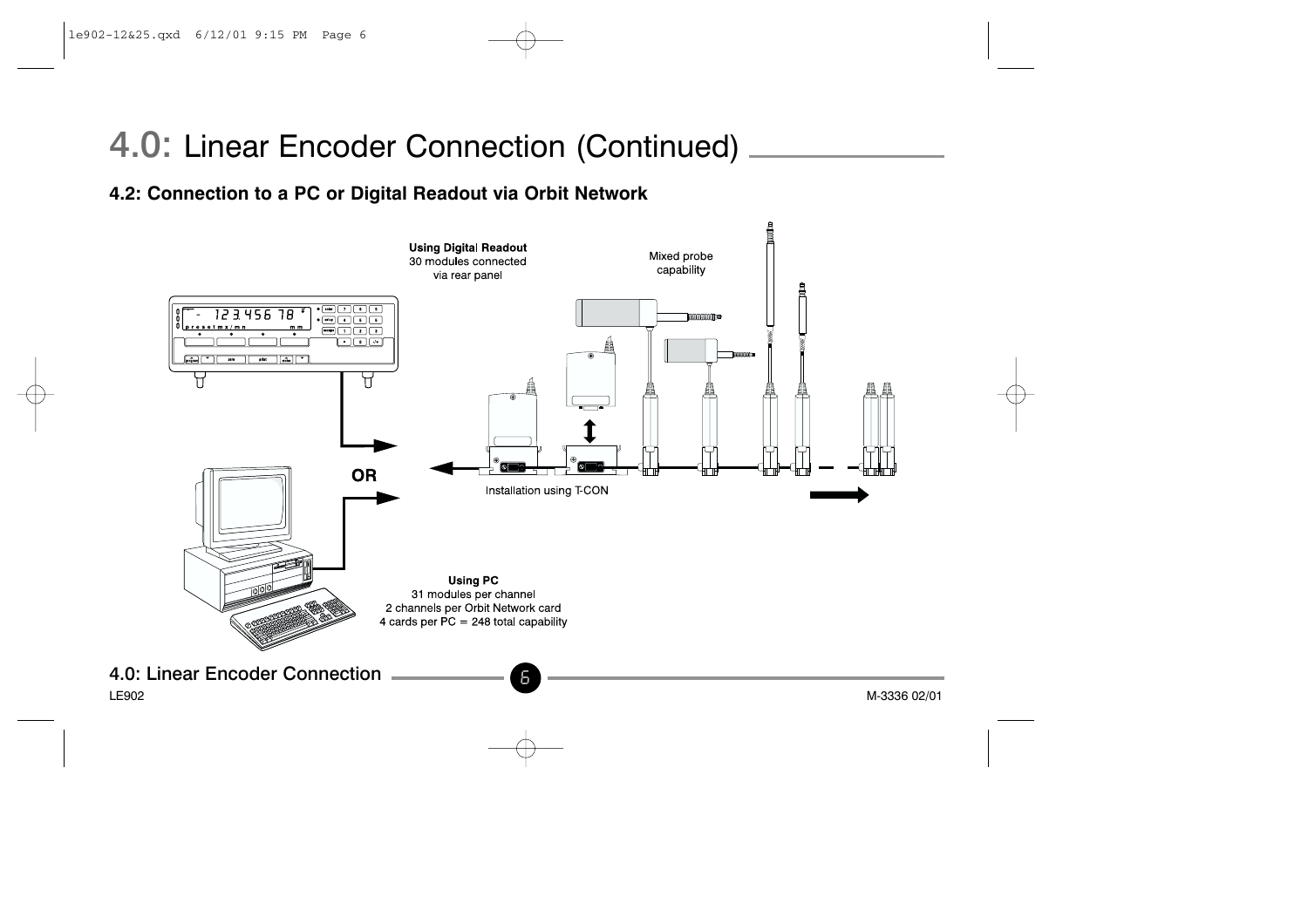## 5.0: Mechanical Installation.



5.0: Mechanical Installation LE902

## **CAUTIONS:**

Ensure that the probe is not subjected to excessive over-travel, or side loading at the tip greater than that corresponding to a 0.5mm (0.02") lift on a Ø3  $(0.118")$  ball

When mounting the Linear Encoder avoid the risk of distortion of the bearing assembly by over-tightening of the mounting screws.

#### Notes:

It is important to ensure that the probe is perpendicular to measuring table to avoid introducing cosine errors.

Do not use excessive torque when tightening gauge stand clamp screws.

Keep cable away from moving parts to avoid potential damage.

Protect probe against shock loading or impact!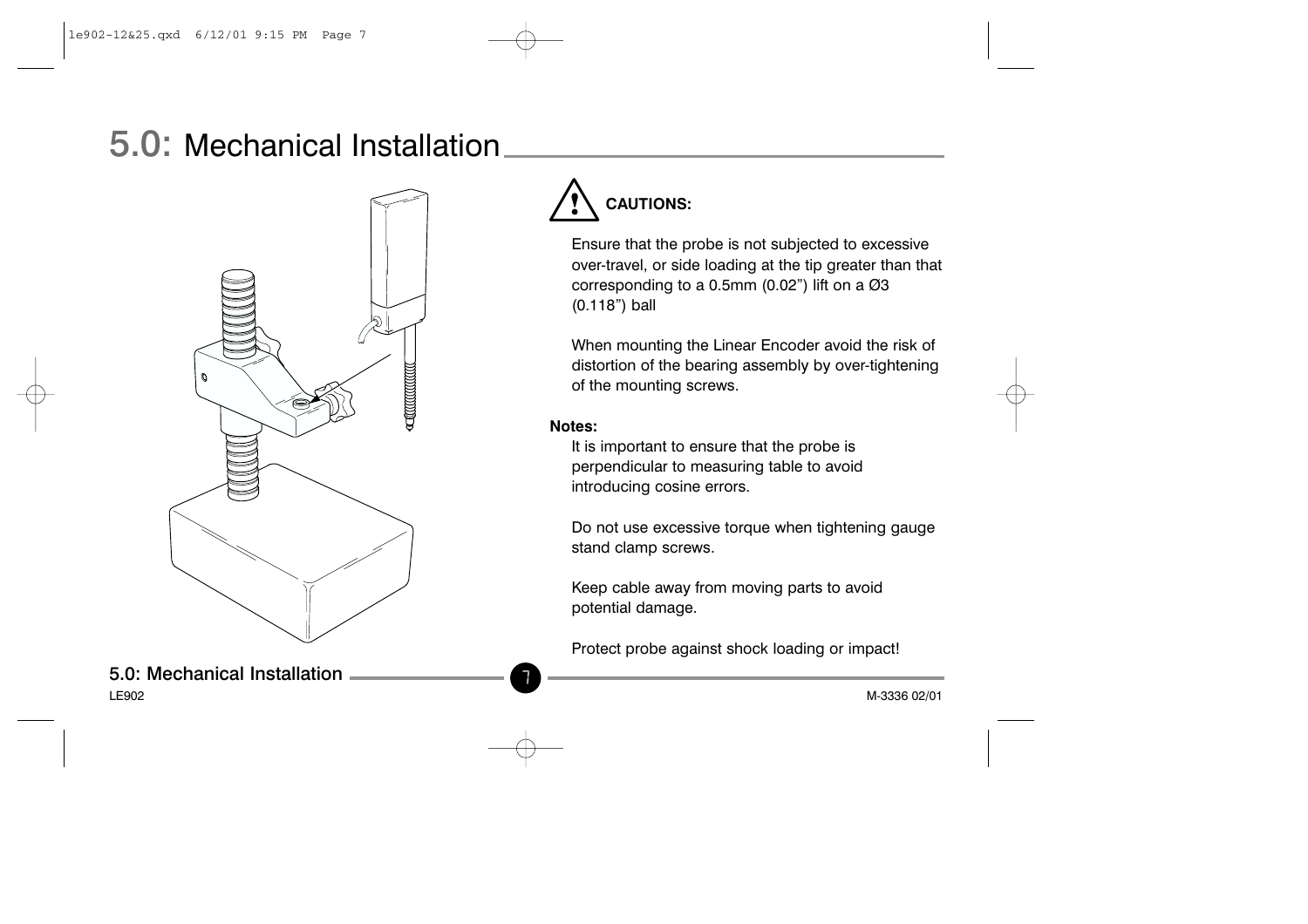## 5.0: Mechanical Installation (continued) \_

### **Clamping Configurations**

When mounting Linear Encoder do not over tighten clamp screws.





Recommended maximum tightening torque  $\frac{0.28d\left((\frac{P}{T1d})+0.15\right)}{(1-(0.15\frac{P}{T1d}))}$ Where  $d =$  screw dia mm  $P =$  screw pitch mm

assuming a 'V' form thread and 0.15 coefficient of friction.

Note: A clearance hole in the fixturing of Ø9.5mm (0.374") is advisable around the gaiter for satisfactory operation.

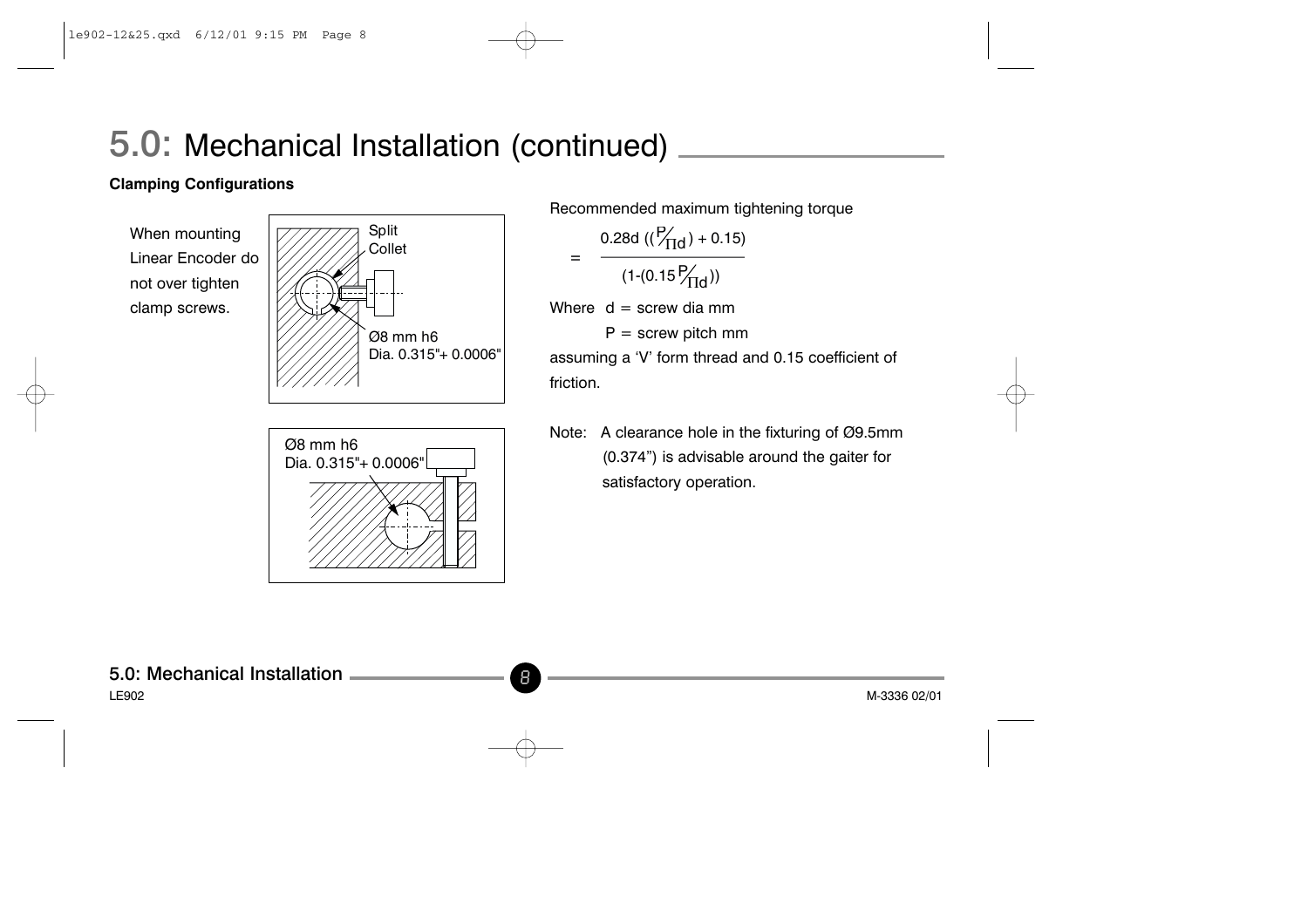# 6.0: Operation

**Finger Lift** Snaps over probe tip enabling tip to be lifted without transferring heat to shaft.



Cable Lift

9



Allows tip to be retracted without touching Linear Encoder. Cable retract screws into probe body after removal of blanking screw.

r annimin

6.0: Operation **LE902** 



WARNING: Damage/injury could be caused if the maximum recommended air pressure is exceeded.

> **CAUTION** Ensure that air supply for pneumatic operation is clean, dry and oil free.

**CHANGE CONTENT** 

M-3336 02/01

Pneumatic

Supply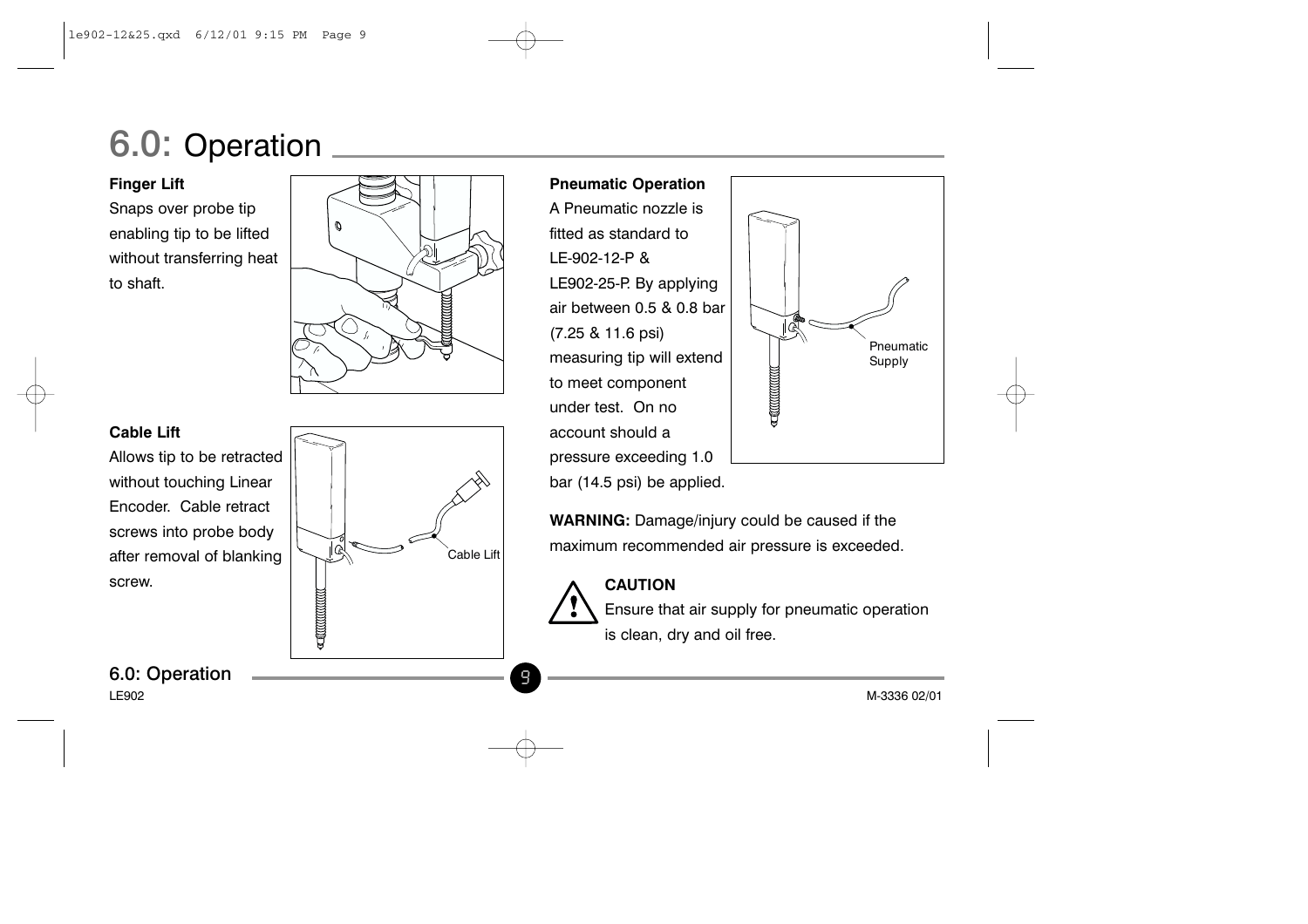# 7.0: Specification

| Model              | LE902-12                               | LE902-25                                                               |    | IP Rating                    |                               |
|--------------------|----------------------------------------|------------------------------------------------------------------------|----|------------------------------|-------------------------------|
| <b>Stroke</b>      | 12mm (0.5")                            | 25mm(1.0")                                                             |    | Probe:                       | IP50 (IP65 optional)          |
| Resolution         | $0.05 \mu m$ (2 millionths inch)       |                                                                        |    | Interface Electronics:       | <b>IP53</b>                   |
| Accuracy           | $\pm$ 0.5 $\mu$ m (20 millionths inch) |                                                                        |    |                              |                               |
| Reference temp     | $20^{\circ}$ C (68 $^{\circ}$ F)       |                                                                        |    | Mounting                     | 8mm / 0.315 in                |
| Slew rate          | 0.5 m/sec (1.5 ft/sec)                 |                                                                        |    |                              | h6 h7                         |
| Operating          | <b>ANY</b>                             |                                                                        |    | Tip thread                   | M2.5x6 deep                   |
| attitude           |                                        |                                                                        |    | size                         |                               |
| Gauging forces:    |                                        |                                                                        |    | <b>Supply Voltage</b>        | $5V \pm 0.25VDC$              |
| (typical at        |                                        |                                                                        |    | Supply Current (max)         | 60 <sub>m</sub> A             |
| mid stroke)        |                                        |                                                                        |    | <b>Serial Communications</b> | 9600 Baud or                  |
| Downwards          | 60gm (2.1 oz)                          |                                                                        |    | <b>Baud Rate</b>             | 187.5K Baud                   |
| Upwards            |                                        | 10gm (0.3 oz)                                                          |    | <b>Serial Communications</b> | <b>Orbit Network Protocol</b> |
| Horizontal         | 50gm (1.7 oz)                          |                                                                        |    | Protocol                     |                               |
| Max side load      |                                        | 100gm (3.5 oz)                                                         |    | Maximum Reading Rate         | 1000 readings/sec             |
| Shock              |                                        | 100g (6ms)                                                             |    | <b>EMC</b>                   | EN50081-1 &                   |
| Vibration          |                                        | 10g (50-2000 Hz)                                                       |    |                              | EN50082-1                     |
| Cable length       |                                        | $2m / 6.5$ ft                                                          |    |                              |                               |
| Temp range         |                                        |                                                                        |    |                              |                               |
| - Operating        |                                        | 0° to 50°C (32° to 122°F)                                              |    |                              |                               |
| - Storage          |                                        | -20 $^{\circ}$ to +70 $^{\circ}$ C (-4 $^{\circ}$ to 158 $^{\circ}$ F) |    |                              |                               |
| 7.0: Specification |                                        |                                                                        | 10 |                              |                               |

**LE902**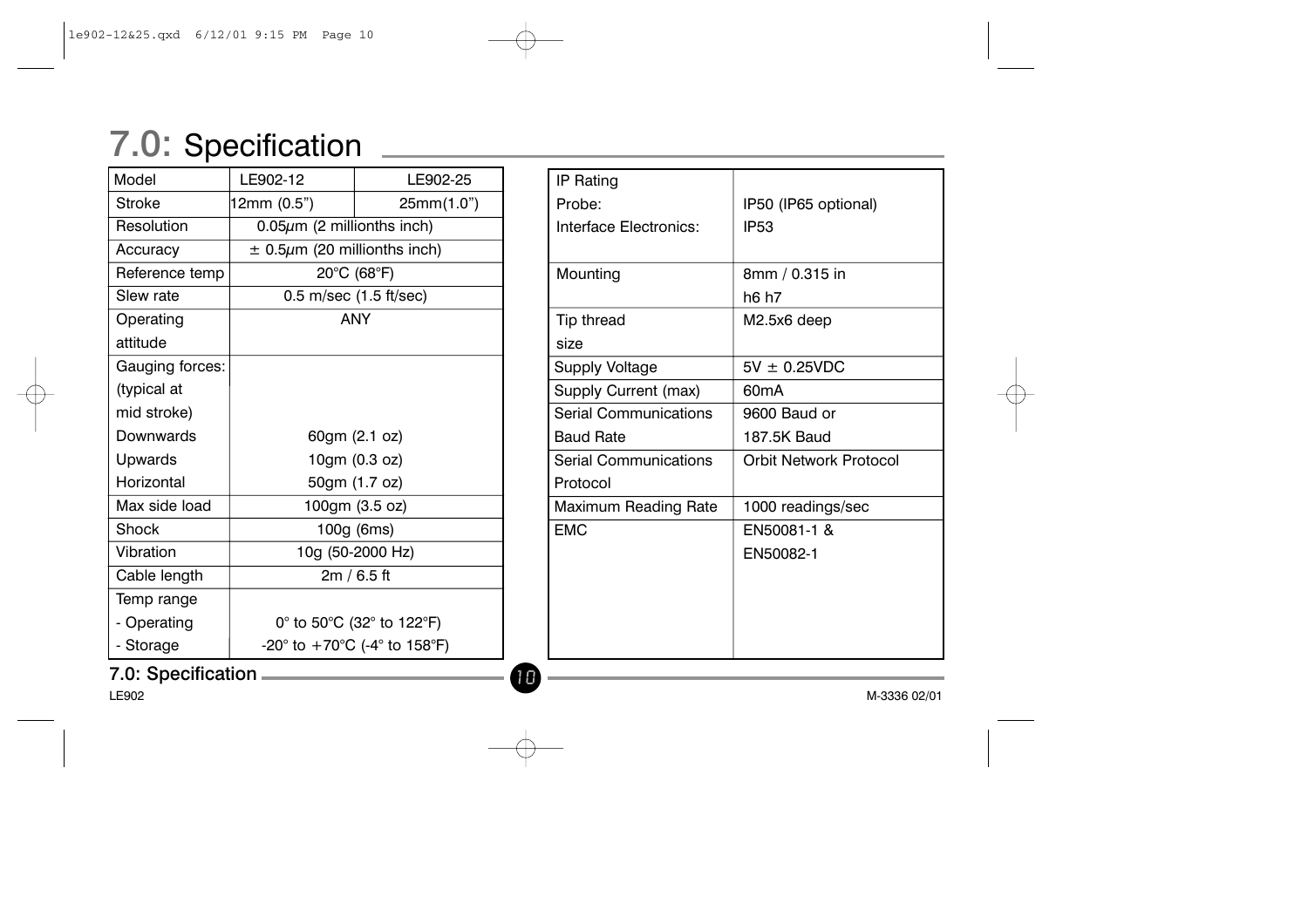# 8.0: Connections \_\_\_\_\_\_\_

### PIE Pin assignment

| Pin            | <b>Function</b> |
|----------------|-----------------|
| 1              | (none)          |
| 2              | <b>RS485(A)</b> |
| 3              | RS485(B)        |
| 4              | 0V              |
| 5              | 0V              |
| 6              | $+5V$           |
| $\overline{7}$ | $+5V$           |
| 8              | $+5V$           |
| 9              | 0V              |



PIE can be fitted directly into the back of the Digital Readout or linked into the 'Orbit' Network using the stackable T-CON connectors.

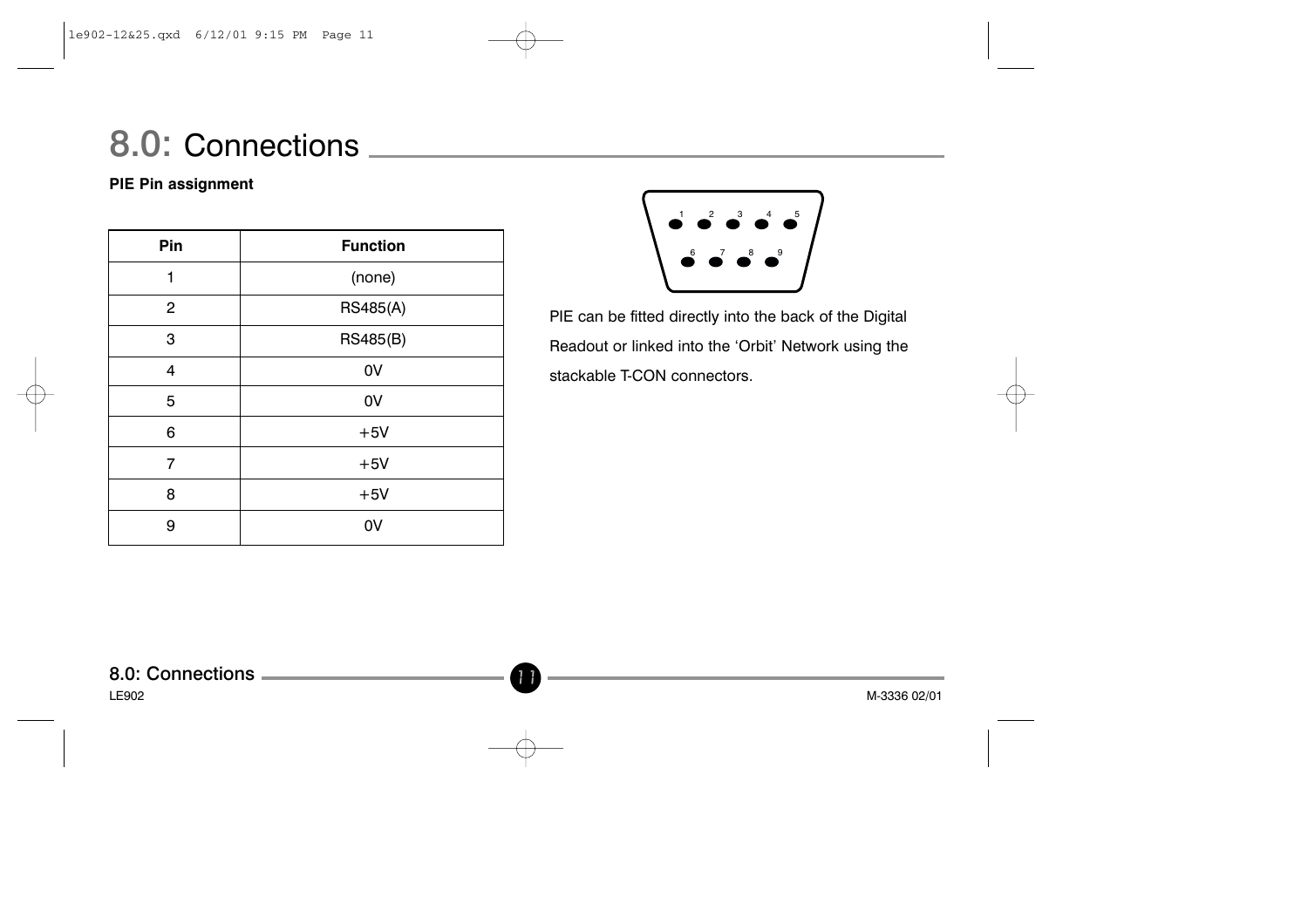

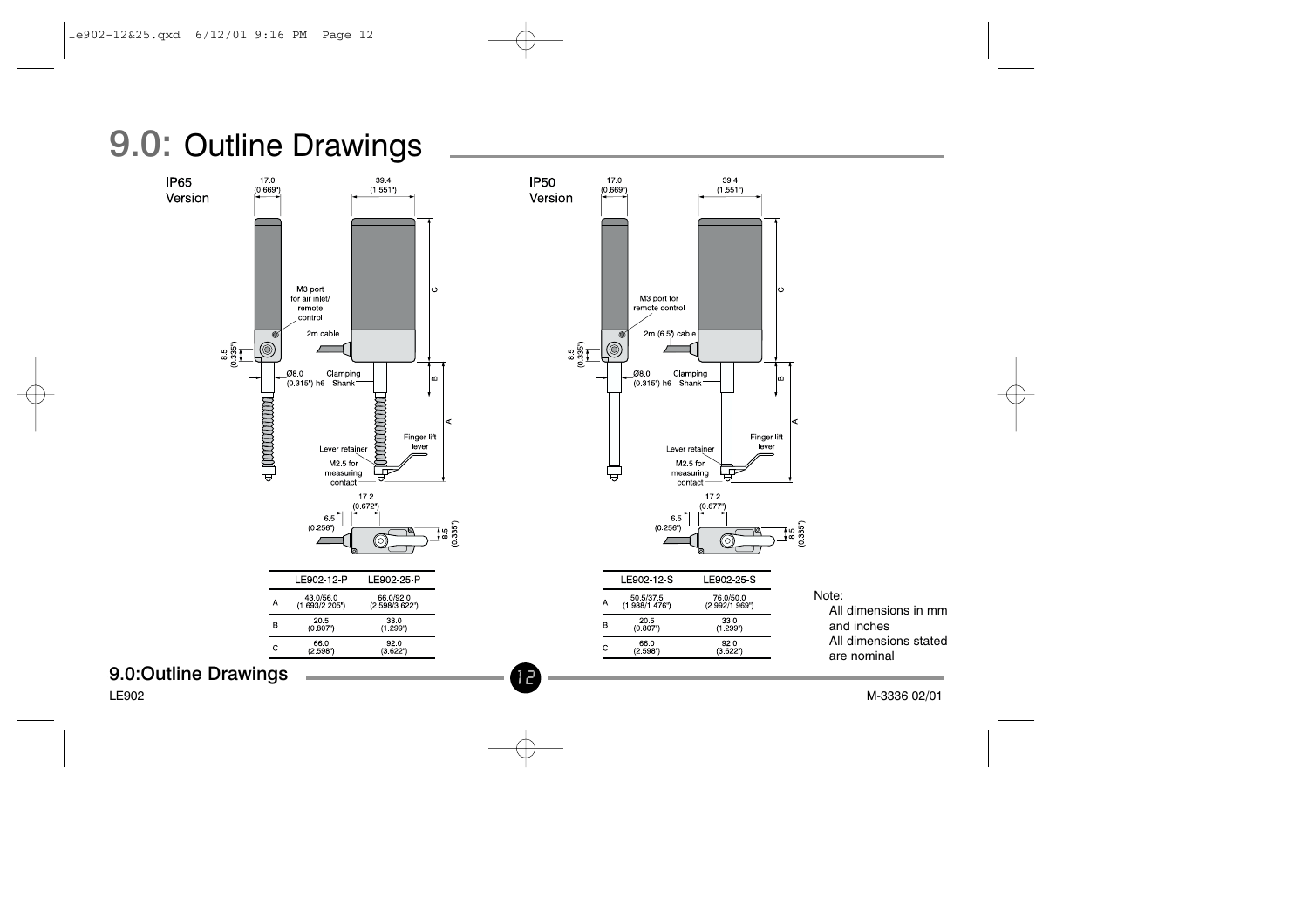## 9.0: Outline Drawings

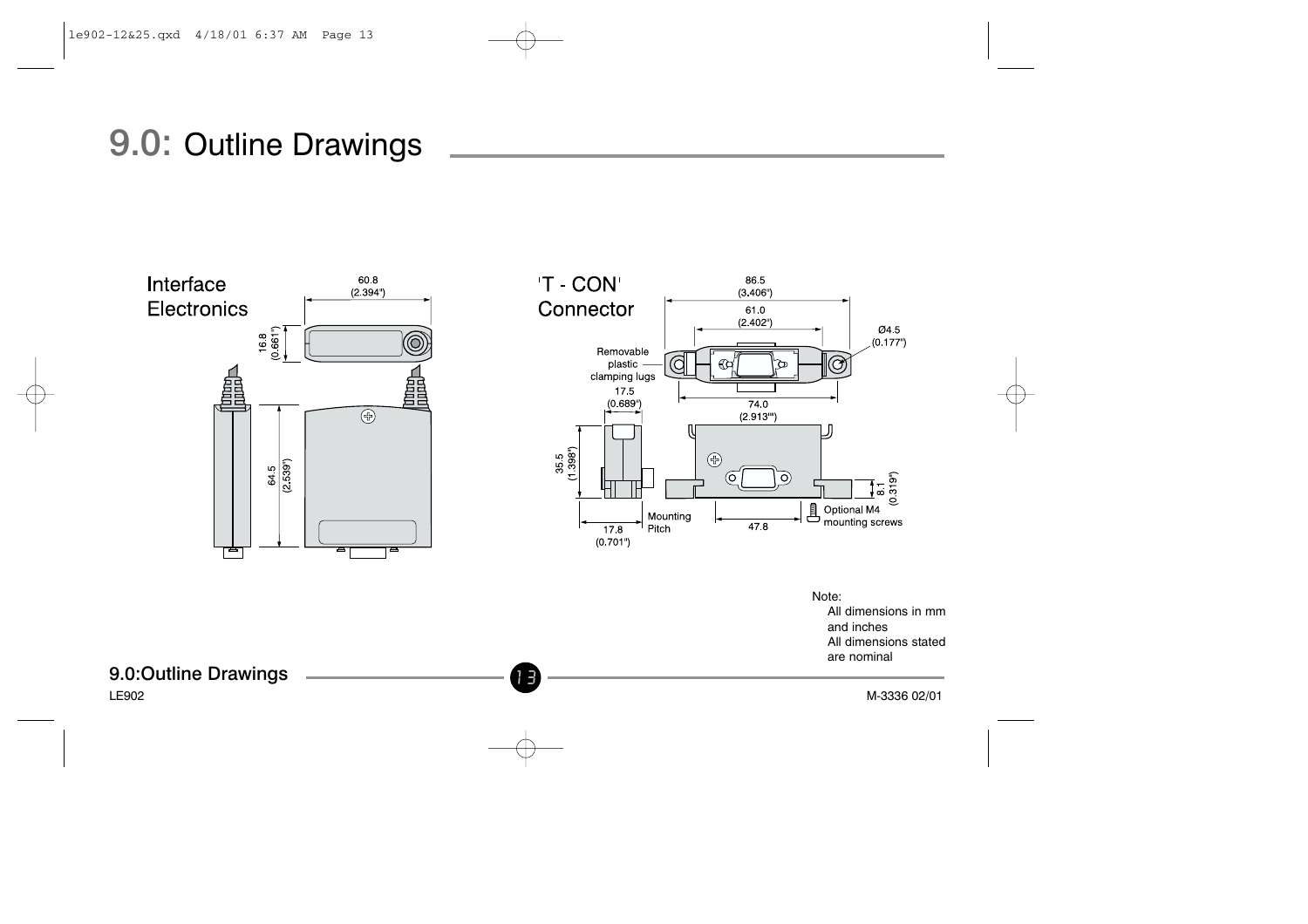#### **WARRANTY/DISCLAIMER**

OMEGA ENGINEERING, INC. warrants this unit to be free of defects in materials and workmanship for a period of 13 months from date of purchase. OMEGA Warranty adds an additional one (1) month grace period to the normal one (1) year product warranty to cover handling and shipping time. This ensures that OMEGA's customers receive maximum coverage on each product.

If the unit malfunctions, it must be returned to the factory for evaluation. OMEGA's Customer Service Department will issue an Authorized Return (AR) number immediately upon phone or written request. Upon examination by OMEGA, if the unit is found to be defective, it will be repaired or replaced at no charge. OMEGA's WARRANTY does not apply to defects resulting from any action of the purchaser, including but not limited to mishandling, improper interfacing, operation outside of design limits, improper repair, or unauthorized modification. This WARRANTY is VOID if the unit shows evidence of having been tampered with or shows evidence of having been damaged as a result of excessive corrosion; or current, heat, moisture or vibration; improper specification; misapplication; misuse or other operating conditions outside of OMEGA's control. Components which wear are not warranted, including but not limited to contact points, fuses, and triacs.

OMEGA is pleased to offer suggestions on the use of its various products. However, OMEGA neither assumes responsibility for any omissions or errors nor assumes liability for any damages that result from the use of its products in accordance with information provided by OMEGA, either verbal or written. OMEGA warrants only that the parts manufactured by it will be as specified and free of defects. OMEGA MAKES NO OTHER WARRANTIES OR REPRESENTATIONS OF ANY KIND WHATSOEVER. EXPRESS OR IMPLIED. EXCEPT THAT OF TITLE, AND ALL IMPLIED WARRANTIES INCLUDING ANY WARRANTY OF MERCHANTABILITY AND FITNESS FOR A PARTICULAR PURPOSE ARE HEREBY DISCLAIMED. LIMITATION OF LIABILITY: The remedies of purchaser set forth herein are exclusive, and the total liability of OMEGA with respect to this order, whether based on contract, warranty, negligence, indemnification, strict liability or otherwise, shall not exceed the purchase price of the component upon which liability is based. In no event shall OMEGA be liable for consequential, incidental or special damages.

CONDITIONS: Equipment sold by OMEGA is not intended to be used, nor shall it be used: (1) as a "Basic Component" under 10 CFR 21 (NRC), used in or with any nuclear installation or activity; or (2) in medical applications or used on humans. Should any Product(s) be used in or with any nuclear installation or activity, medical application, used on humans, or misused in any way. OMEGA assumes no responsibility as set forth in our basic WARRANTY/DISCLAIMER language, and, additionally, purchaser will indemnify OMEGA and hold OMEGA harmless from any liability or damage whatsoever arising out of the use of the Product(s) in such a manner.

#### **RETURN REQUESTS / INQUIRIES**

Direct all warranty and repair requests/inquiries to the OMEGA Customer Service Department. BEFORE RETURNING ANY PRODUCT(S) TO OMEGA. PURCHASER MUST OBTAIN AN AUTHORIZED RETURN (AR) NUMBER FROM OMEGA'S CUSTOMER SERVICE DEPARTMENT (IN ORDER TO AVOID PROCESSING DELAYS). The assigned AR number should then be marked on the outside of the return package and on any correspondence.

The purchaser is responsible for shipping charges, freight, insurance and proper packaging to prevent breakage in transit.

FOR WARRANTY RETURNS, please have the following information available BEFORE contacting OMEGA:

- 1. Purchase Order number under which the product was PURCHASED.
- 2. Model and serial number of the product under warranty, and
- $\mathcal{R}$ Repair instructions and/or specific problems relative to the product.

#### FOR NON-WARRANTY REPAIRS.

consult OMEGA for current repair charges. Have the following information available BEFORE contacting OMEGA:

- 1. Purchase Order number to cover the
	- COST of the repair.
- 2. Model and serial number of the product, and
- Repair instructions and/or specific  $\mathcal{R}$ problems relative to the product.

OMEGA's policy is to make running changes, not model changes, whenever an improvement is possible. This affords our customers the latest in technology and engineering.

OMEGA is a registered trademark of OMEGA ENGINEERING, INC.

© Copyright 1998 OMEGA ENGINEERING, INC. All rights reserved. This document may not be copied, photocopied, reproduced, translated, or reduced to any electronic medium or machine-readable form, in whole or in part, without the prior written consent of OMEGA ENGINEERING, INC.